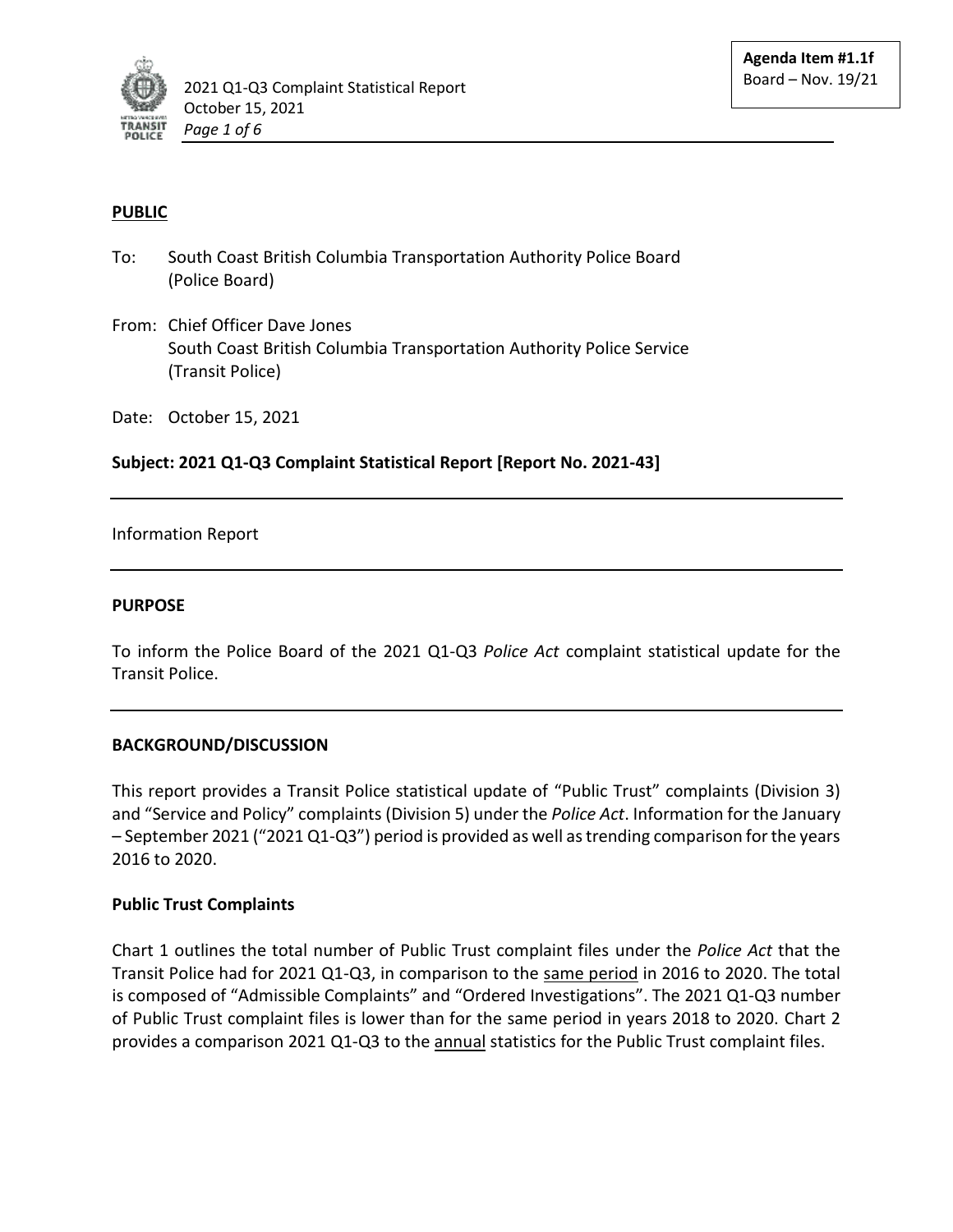

2021 Q1-Q3 Complaint Statistical Report October 15, 2021 *Page 2 of 6*

# *Definitions:*

*Admissible Complaints – Admissible (registered) complaints are formal complaints under the Police Act that are made by members of the public concerning the conduct of police officers.* 

*Ordered Investigation – Public Trust investigations that are ordered by the Police Complaint Commissioner ("PCC"), whether it is upon the request of a police service or as a result of information received directly by the PCC from any source that raises concerns about police officer misconduct. The legislation also requires the PCC to order a mandatory external investigation into serious harm or death incidents, pursuant to s. 89 of the Police Act.* 





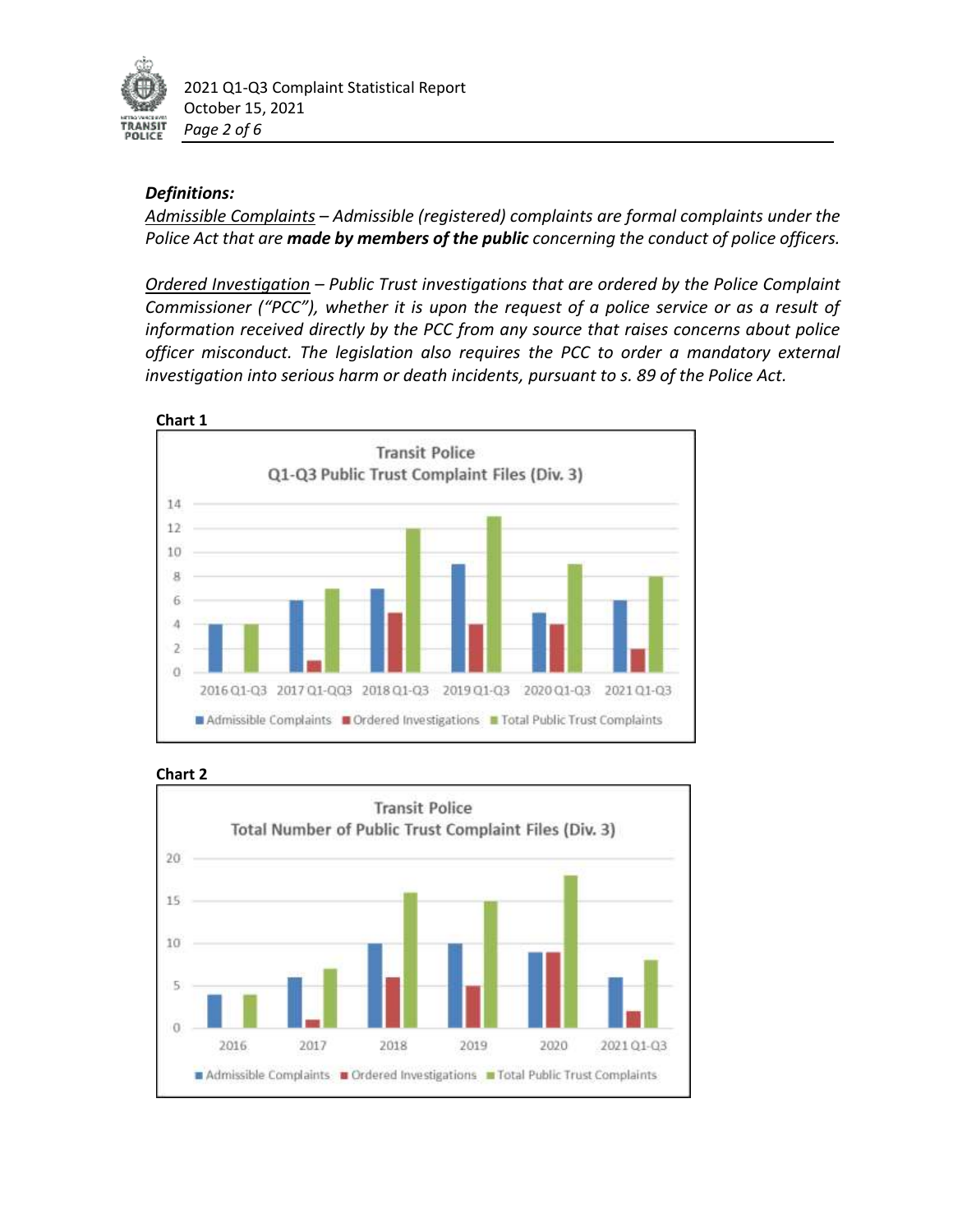

Chart 3 shows the number of substantiated Public Trust complaints following the file investigation and concluding review by the Office of the Police Complaint Commissioner ("OPCC"). As some of the 2020 Public Trust complaint files are still active and/or open before the OPCC, the substantiated file status may change on their conclusion. The Transit Police has recorded 14 substantiated Public Trust Complaints between 2016 and 2021.

# *Definition:*

*Substantiated – The allegation(s) is supported by the evidence and the matter proceeds to a discipline process.* 



Chart 4 shows the rates of Public Trust complaint files per police officer and substantiated Public Trust complaints per police officer from 2016 to Q1-Q3 2021. There may be further changes to the substantiated complaint rate as some 2020 files remain under investigation or are not yet concluded.

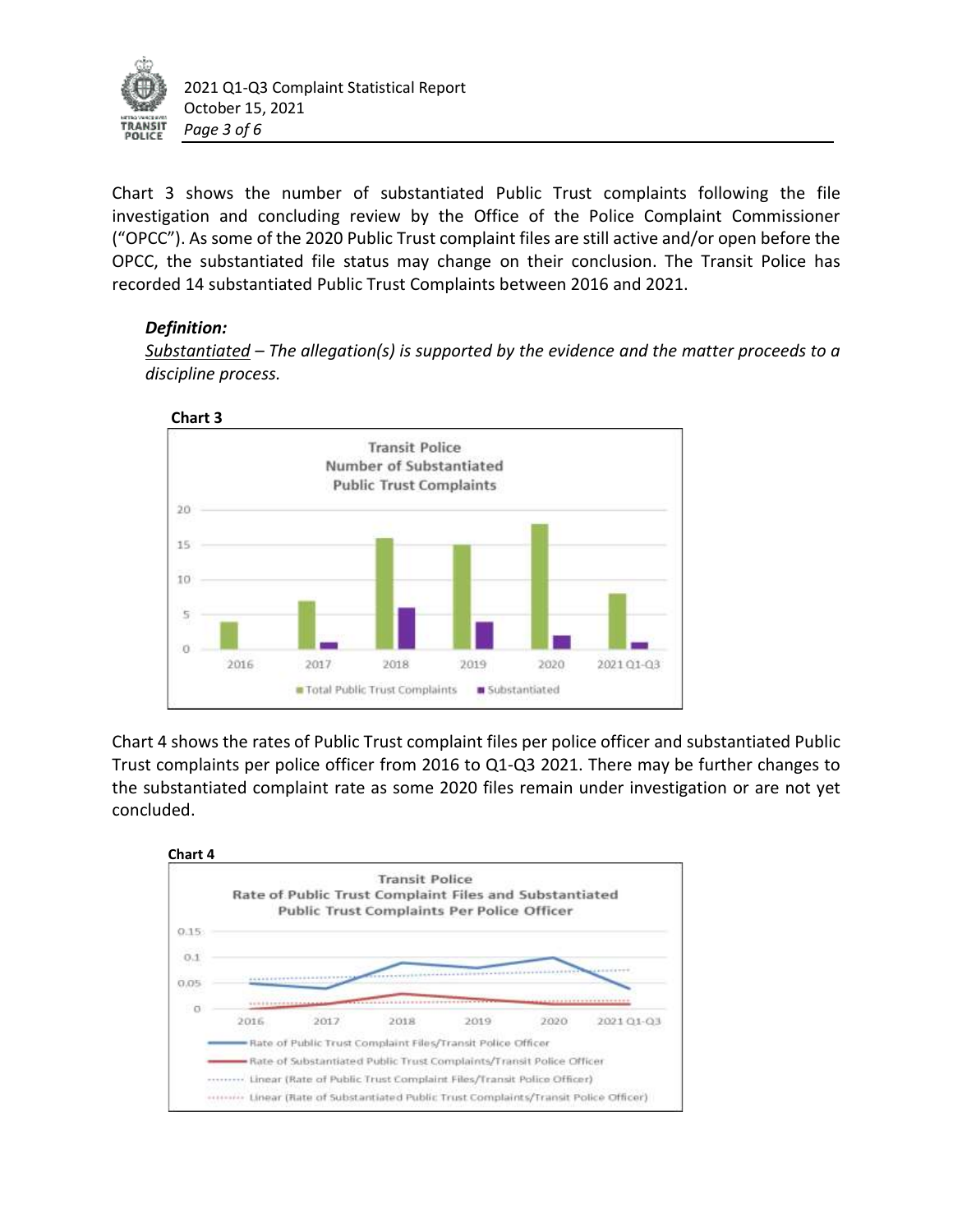

# **Categories of Misconduct**

There are 13 different categories of misconduct set out in s. 77 of the *Police Act*:

| Abuse of Authority                        | Improper Use/Care of Firearms |
|-------------------------------------------|-------------------------------|
| Accessory to Misconduct                   | Damage to Property of Others  |
| <b>Corrupt Practice</b>                   | Misuse of Intoxicants         |
| Discreditable Conduct                     | Deceit                        |
| <b>Improper Disclosure of Information</b> | Neglect of Duty               |
| Improper Off Duty Conduct                 | Discourtesy                   |
| Damage to Police Property                 |                               |

A complaint may involve one or more misconduct allegations and, for some files, more than one Member. Misconduct allegations may change throughout the course of an investigation or as the result of analysis by the OPCC, the discipline authority or the investigator. Chart 5 identifies the categories of misconduct that were found in the substantiated Public Trust complaints over the past five years.

### **Chart 5**

| <b>Transit Police</b>                                                               |      | <b>Misconduct</b> |      |      |   |                 |
|-------------------------------------------------------------------------------------|------|-------------------|------|------|---|-----------------|
| Misconduct Categories Involved with Substantiated Public Trust<br><b>Complaints</b> | 2016 | 2017              | 2018 | 2019 |   | 2020 2021 Q1-Q3 |
| Abuse of Authority                                                                  |      |                   |      |      |   |                 |
| Discreditable Conduct                                                               |      |                   |      |      |   |                 |
| Accessory to Misconduct                                                             |      |                   | 0    |      | n |                 |
| Improper Disclosure of Information                                                  |      |                   | n    |      |   |                 |
| Corrupt Practice                                                                    |      |                   |      |      |   |                 |
| Improper Off-Duty Conduct                                                           |      |                   | n    |      |   |                 |
| Damage to Police Property                                                           |      |                   | n    |      |   |                 |
| Improper Use/Care of Firearms                                                       |      |                   | n    |      |   |                 |
| Damage to Property of Others                                                        |      |                   | n    |      |   |                 |
| Misuse of Intoxicants                                                               |      |                   | O.   |      |   |                 |
| Deceit                                                                              |      |                   |      |      |   |                 |
| Neglect of Duty                                                                     |      |                   |      |      | n |                 |
| Discourtesy                                                                         |      |                   |      |      |   |                 |

### **Service and Policy Complaints**

Under s. 168 of the *Police Act*, a person may make a "Service" or "Policy" complaint. Such a complaint may arise within a Public Trust complaint or be an independent complaint. A service or policy complaint are those regarding the quality of a police agency's service to the community or regarding the police agency's operating policies. Chart 6 shows the number of service and policy complaints received each year. The Police Board received one Service and Policy complaint in 2020 and none to date in 2021.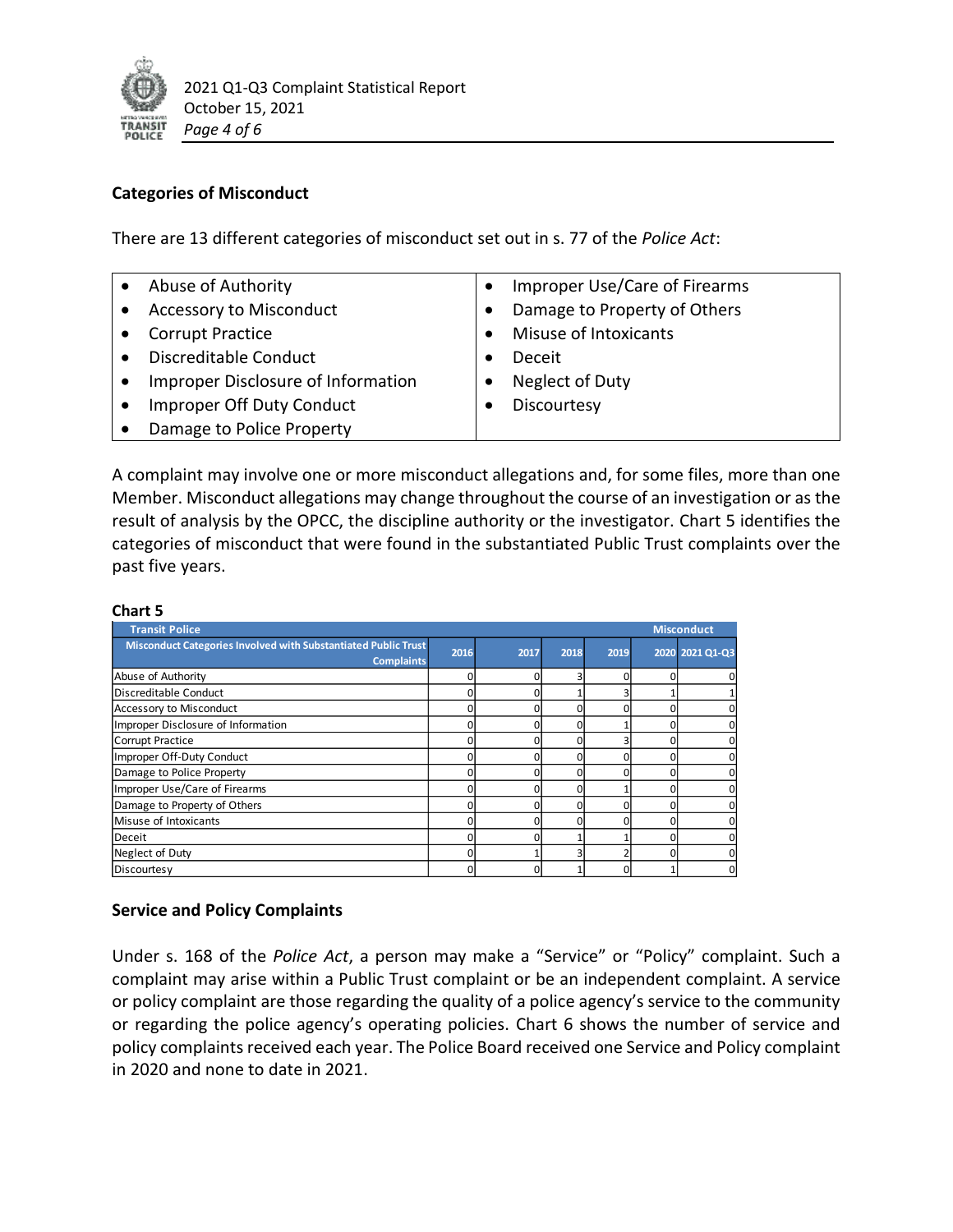



# **Reportable Injuries**

The Transit Police Professional Standards Unit ("PSU") is required to report all incidents where an individual in the care or custody of the police suffers a 'reportable injury' that requires medical treatment at a hospital. The OPCC opens a 'monitor file' until it is determined whether a *Police Act* investigation is warranted or not. Where a misconduct investigation is required, the incident is also included within the Ordered Investigation statistics. The number of reportable injuries is shown in Chart 7 below.



In 2018, Transit Police adopted an approach to err on the side of caution where it comes to the threshold for reportable injuries, particularly where a person admits to or appears to have taken drugs. For their own health and safety, they are transported to hospital to be medically cleared or held for medical observation or treatment. The increase in reportable injuries, particularly in 2018, is attributed to this cautious approach, and further influenced by the Opioid crisis.